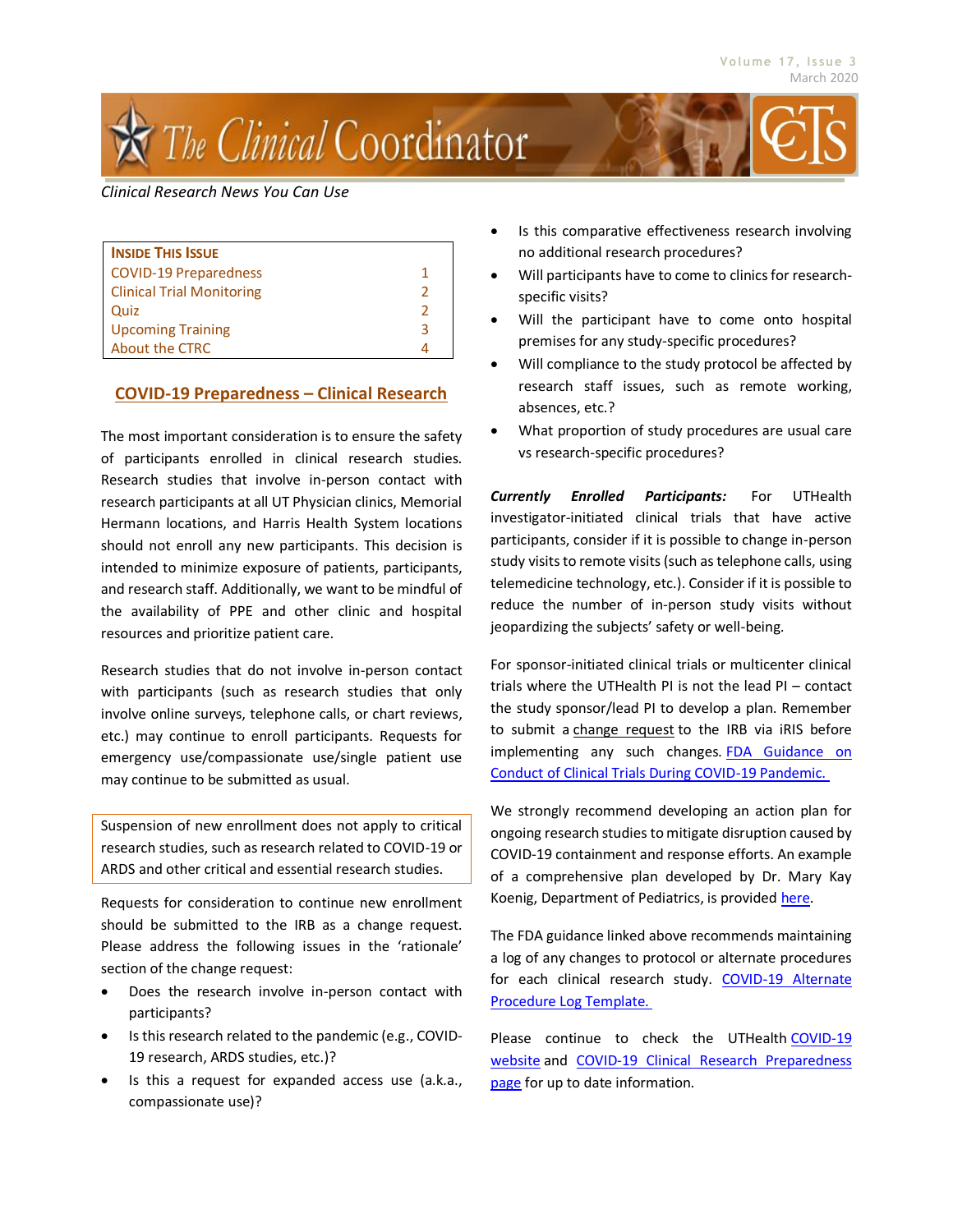## **Routine Monitoring Visits by Non-UTHealth Individuals**

UTHealth has suspended routine monitoring visits for clinical trials conducted at UTHealth/Memorial Hermann Health System/Harris Health until April 30, 2020, effective immediately. This restriction will be continually reassessed and updated based on the COVID-19 situation.

*Is remote access to regulatory data available for monitoring?* Depends on the study. Some research teams are able to provide remote access for sections of the regulatory files.

*Is remote access to MHH clinical data available for monitoring?* It is possible, but limited. Reach out to Sheila Ryan at CIRI, MHH, or Shibu John, Manager, Centralized Scanning, at 713-802-3908. MHH TMC IDS can grant remote access to the Drug Accountability System and temperature monitoring system. Please email requests with CRA name and email address to [ids.pharmacy@memorialhermann.org.](mailto:ids.pharmacy@memorialhermann.org) The remote

access will charged as one monitor visit. There will be a 5 business day lead time for remote access requests.

*Is remote access to Harris Health clinical data available for monitoring?* No, Harris Health policies require that the monitor may review data in the electronic medical record only under the direct supervision of Harris Health authorized research staff. Monitors or any other sponsor representatives shall not be granted direct access to the electronic health records. However, the Investigational Drug Service (IDS) can scan and email requested subject DARFs and temp logs when needed. The contact person for Harris Health IDS is Celia Fenceroy, and she can be contacted at 713-873-4457.

If there are reasons for a monitoring visit to occur urgently, please reach out to [clinicaltrials@uth.tmc.edu](mailto:clinicaltrials@uth.tmc.edu) with the request.

#### **Memorial Hermann TMC - Investigational Drug Service**

MHH IDS services are impacted by the hospital's emergency plan in response to COVID-19. To confirm dispensing feasibility, the IDS pharmacy requests that study teams contact IDS prior to obtaining consent. Also, to minimize treatment disruptions, the IDS pharmacy requests that study teams coordinate emergency plans for existing subjects with scheduled study drug treatment and share these plans with IDS. Effective immediately, IDS will temporarily stop accepting patient's return of study medication to the IDS pharmacy. Contact[: ids.pharmacy@memorialhermann.org](mailto:ids.pharmacy@memorialhermann.org) or pager (713) 704-7243 x 22701

## **QUIZ – FDA Amendments Act – Clinical Trial Registration and Results Entry**

- 1. Section 801 of the Food and Drug Administration Amendments Act of 2007 (which is the regulation known as FDAAA 801) requires that be registered at ClinicalTrials.gov.
- 2. The \_\_\_\_\_\_\_\_\_\_\_\_\_\_\_\_\_\_\_\_\_ number is a unique identifier that ClinicalTrials.gov assigns a study when it is registered.
- 3. According to FDAAA 801, studies that meet the [definition of "Applicable Clinical Trial"](https://prsinfo.clinicaltrials.gov/ACT_Checklist.pdf) must be registered at ClincialTrials.gov no later than \_\_\_\_ days after enrolling the first participant.
- 4. The "Responsible Party" is responsible for registering and reporting results for "Applicable Clinical Trials." At UTHealth, the "Responsible Party" of investigator-initiated clinical trials is \_\_
- 5. Results for "Applicable Clinical Trials" must be submitted no later than \_\_\_\_\_\_ after the "Primary Completion Date," which is defined by FDAAA 801 as the date that the final participant was examined or received an intervention for the purposes of final collection of data for the primary outcome, whether the clinical study concluded according to the pre-specified protocol or was terminated.

**Answers:** 1. Applicable Clinical Trial sletters of . 21 year of the . And the . The OTHealth PI, 5. 1 year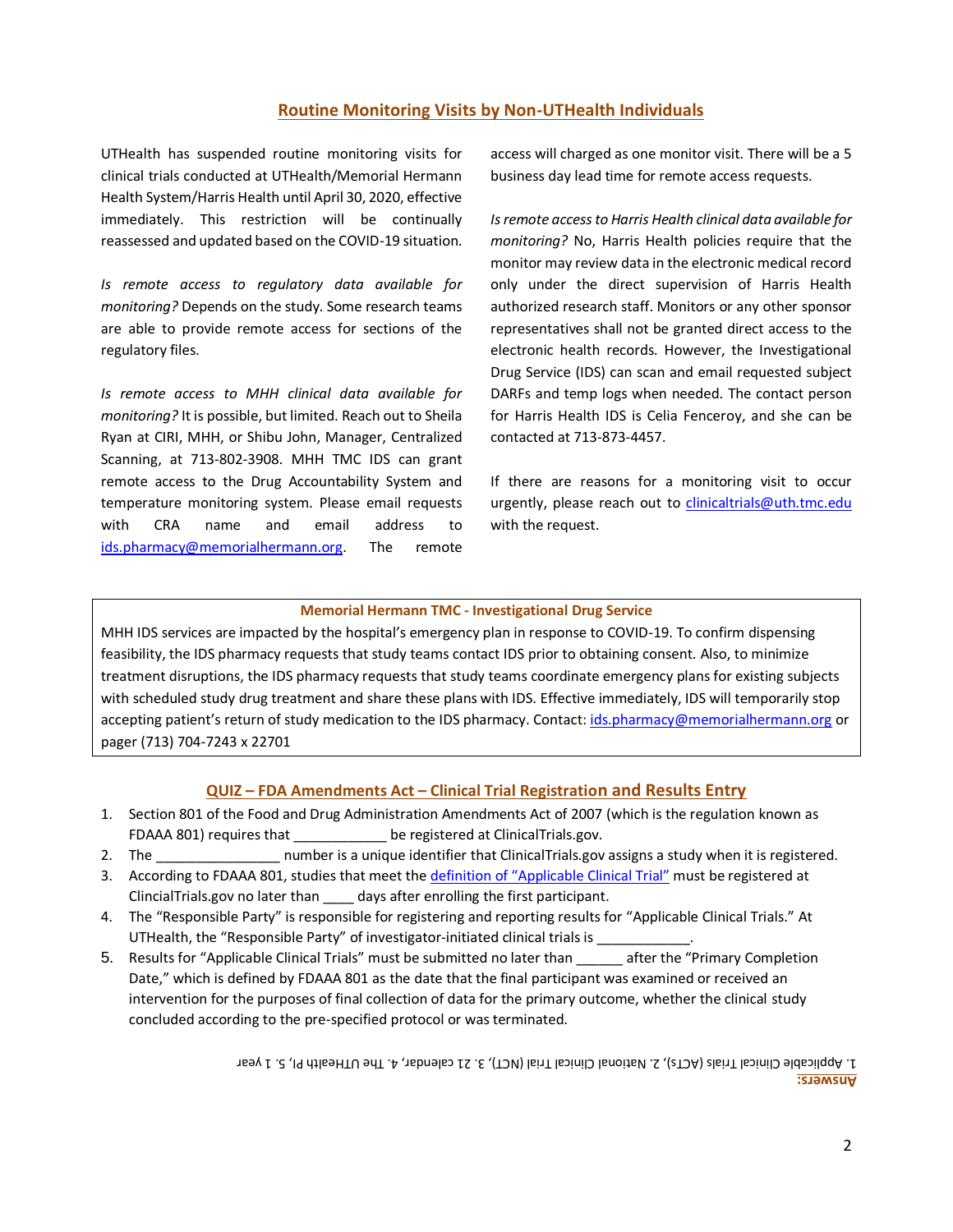## **Online Training**

As many of us are working remotely, we have paused our monthly coordinator forum and all other in-person training events. Here are some online webinars and other resources for your consideration.

**CITI Clinical Research Coordinator (CRC):** CRC courses focus on key topics essential to the conduct of clinical research. They are specifically tailored to the needs of clinical research coordinators. CRC courses provide foundational and advanced role-based training for clinical research professionals. The courses cover information that expands beyond but is directly connected to the [Human Subjects Research](https://about.citiprogram.org/en/series/human-subjects-research-hsr/)  [\(HSR\)](https://about.citiprogram.org/en/series/human-subjects-research-hsr/) and [Good Clinical Practice \(GCP\)](https://about.citiprogram.org/en/series/good-clinical-practice-gcp/) courses. The Foundations course delivers basic CRC training that organizations may use for onboarding new CRCs. Included are the operational and regulatory essentials that CRCs need. It also provides a basis for learners who will later move on to the advanced course. In the Advanced course, learners gain a deeper understanding of the CRC's role by exploring key operational, leadership, regulatory, and technical elements associated with daily work. This course is available for free under the UTHealth CITI subscription[. Instructions](https://www.uth.edu/cphs/for-researchers/training.htm)  [on accessing CITI Program.](https://www.uth.edu/cphs/for-researchers/training.htm)

**Informed Consent Training:** Study coordinators involved in informed consent for interventional trials conducted at all Memorial Hermann facilities are required to take this training. This is a one-time training requirement involves review of one or more educational videos or websites listed on the [Informed Consent](https://www.uth.edu/ctrc/training/informed-consent-training.htm)  [Training](https://www.uth.edu/ctrc/training/informed-consent-training.htm) webpage and completing the quiz. A certificate will be issued for those who score above 80%.

**Advarra:** Advarra continues to have 15 IRB meetings a week, and the IRB has been prioritizing the review of the numerous COVID-19 protocols received, as well as amendments relating to changes in research conduct

because of unforeseen circumstances [\(guidance on](https://www.advarra.com/about-advarra/news/impact-of-coronavirus-outbreak-on-protocols-under-advarra-irb-review/)  [Advarra operations](https://www.advarra.com/about-advarra/news/impact-of-coronavirus-outbreak-on-protocols-under-advarra-irb-review/) during the COVID-19 outbreak). Advarra offers guidance and answers questions about the research impact of the COVID-19 pandemic [\(Coronavirus Guidance\)](https://www.advarra.com/coronavirus-guidance/). Advarra also offers complimentary, direct support for sponsors and study teams seeking guidance regarding the research impact of the current public health situation [\(Ask Advarra\)](https://www.advarra.com/ask-advarra/?utm_source=in-text-link&utm_medium=website&utm_campaign=impact-of-coronavirus-outbreak-on-protocols-under-advarra-irb-review&utm_content=covid-19-questions-form).

**WCG:** WCG offers weekly online panels, designed to support healthcare researchers via the industry's leading voices and perspectives. The panelists share expertise in real-time to inform our collective efforts to discover effective therapies and minimize the disruption to ongoing and upcoming clinical trials. The next webinar is on 4/1/2020[. COVID-19 Webinar Series](https://www.wcgclinical.com/events/covid-19-webinar-series/)

**ACRP:** ACRP has developed a resource center to monitor COVID-19 developments and their impact on clinical research and keeps their website updated to share new resources as they become available. [ACRP COVID-19](https://acrpnet.org/covid-19-news-resource-center/)  [Resource Center](https://acrpnet.org/covid-19-news-resource-center/)

**Other Educational Opportunities:** List compiled and maintained by Aryn Knight BS, CCRP, SoCRA Chapter Chair – Houston/Galveston - [Monthly Educational](https://redcap.thi2.org/thidocument/Images/thi/SoCRA/SoCRA%20Free%20Educational%20Webinar%20(Feb%20March%202020).pdf)  [Opportunities.](https://redcap.thi2.org/thidocument/Images/thi/SoCRA/SoCRA%20Free%20Educational%20Webinar%20(Feb%20March%202020).pdf)

**FDA Guidance**: FDA has issued guidance on conducting clinical trials during the COVID-19 pandemic: Conducting [Clinical Trials during COVID-19 Pandemic.](https://www.fda.gov/media/136238/download)

**NIH Guidance**: NIH recognizes the significant effects that this emergency is having on NIH-funded clinical trials and other human subjects studies. For details on expanded flexibilities, such as mid-project period extensions and administrative supplements for unanticipated costs, see [NOT-OD-20-087.](https://grants.nih.gov/grants/guide/notice-files/NOT-OD-20-087.html)